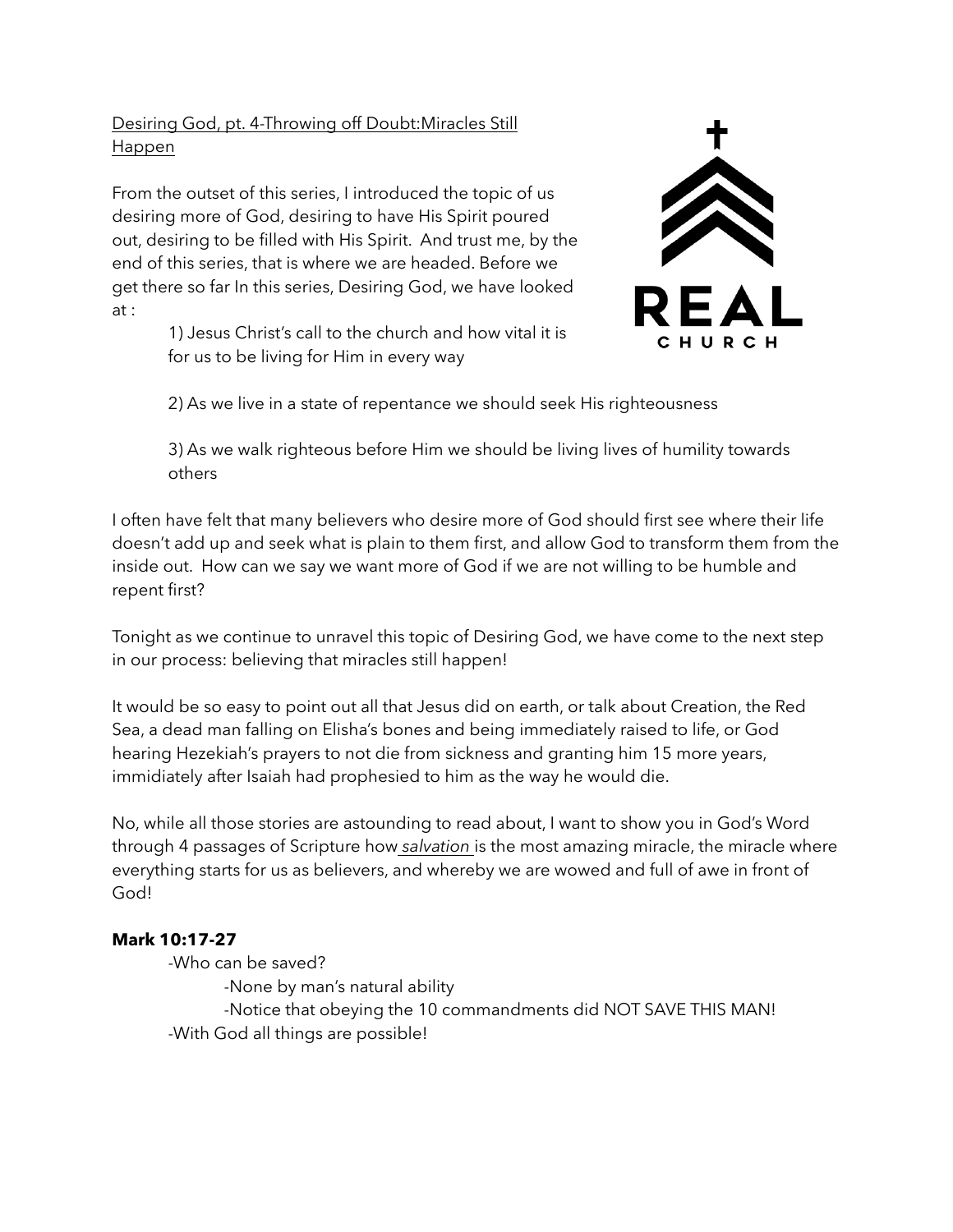Word study on "Possible" -GK-**dunamai Phonetic Spelling: (doo'-nam-ahee)** 

**Definition:** to be able, to have power

-With God's Power, all things are possible! The Old Testament alone shows us that! -Jesus Himself was emphasizing here that it is the power of God alone to save.

### **Luke 24:49**

-Jesus, given instruction before He ascends to heaven post-resurrection, tells His disciples to wait for the "power" that will "clothe" them from on high, or heaven. He was talking about the Holy Spirit-the promise of the Father-the fullness of the presence and power of God in our lives.

-The Greek word in this verse for the word "power" is the same as in Mark 10:27!

-What does this mean?

 -This means we live in a *post-resurrection* life where the same Spirit that made it possible for us to be saved by the power of God, is the same Spirit that fills us with the fullness of power (baptizo) to live for God and to spread His Gospel to the ends of the earth!

### **Luke 1:15-16**

-John the Baptist was in Elizabeth's womb and Gabriel spoke about Him saying he would be full of the Holy Spirit and would "turn" many of Israel to the lord.

-Turn means conversion.

 -John the Baptists role, by the power of the Holy Spirit was to preach repentance from sin and water baptism after repenting and believing. But he was only preparing the way in his message for the one who would be the very mode of salvation Himself! Jesus!

### **John 3:1-15**

-Nicodemus, a high up teacher of the law, a pharisee, was hungry to understand who Jesus was and what his role was.

 -Nicodemus becomes perplexed at this statement Jesus gave-"You must be born again."

 -The thought was so radical, and so odd, that it made no sense to an earthly mind, and not just an earthly mind, but the mind of a very learned man in Israel.